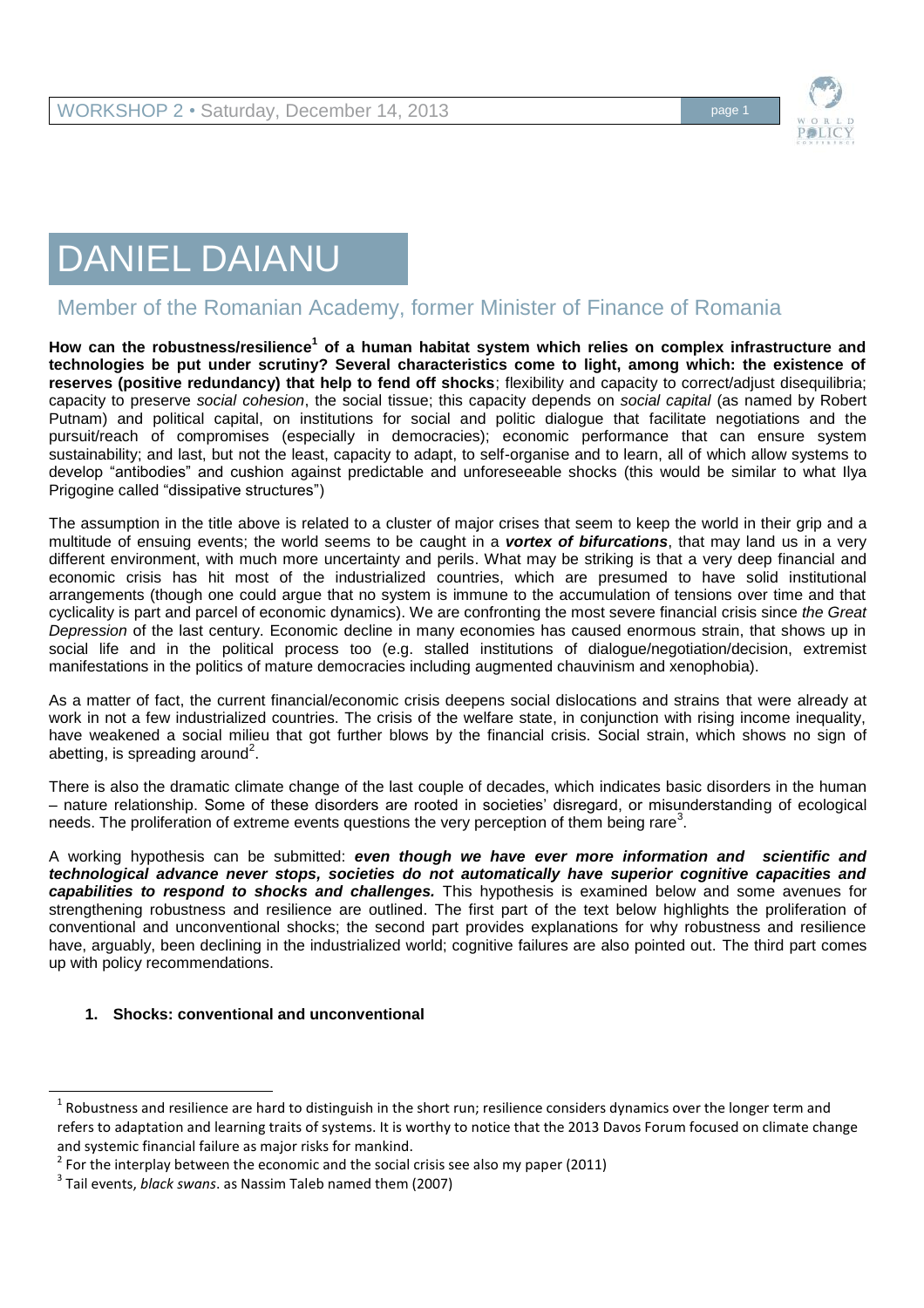

The multiplication of conventional and unconventional shocks makes up a very tough test for the robustness and resilience of social (economic) and technological systems. As a natural disaster tests the robustness of a basic technological infrastructure, so does a severe economic crisis when it comes to social systems.

The current financial/economic crisis has an impact equivalent to that of a war during peace time<sup>4</sup>. This crisis has substantially increased public debts around the world. In the European Union the aggregated public debt of governments has increased by around 40% after 2008. The cumulated debts of the private sector are a multiple value of the EU GDP. In the US public debt is around 90% of its GDP. In the industrialized countries, potential economic growth is estimated to have been halved by the current crisis; for the EU average potential growth has come down from 2-2.5% to probably 1-1.5%.

Complications arise when shocks find systems unprepared, or insufficiently prepared. For instance, many decision makers did not anticipate or realize the extent of the current financial crisis. It is quite striking that European leaders kept talking about the "robustness" of their economies after the crisis hit, as compared to what they could see happening across the Atlantic (in 2008); they did not realise that the same structural weaknesses were afflicting the European financial system as well. The Eurozone provides numerous lessons to be learned. Its troubles, apart from the impact of the financial crisis, originate in a wrong design and flawed policies, which have led to a monetary area lacking robustness<sup>5</sup>. It is quite obvious that what the ECB did at the end of 2011 and in 2012, as a lender of last resort, basically has saved the euro zone, so far. But it is still to be seen whether the Banking Union project is the convincing way out from the crisis in Europe.

Hurricane Katrina in the US, the gas leakages in the Gulf of Mexico that were caused by defect installations of British Petroleum, the nuclear disaster at Fukushima in Japan, and other similar events show that there is no infallible technology, that erroneous decisions together with technical vulnerabilities invite bad events. At the same time, human errors are revealed, which make us learn for the future. The more powerful shocks are and the weaker systems are, the more likely disorder is and disequilibria intensify. In the economic realm, for instance, large, unsustainable external imbalances cause balance of payments crises.

It is justified for the robustness (resilience) of systems to be a topic of high interest for social scientists and for those who study technological structures. National security experts, too, have a reason to be interested in this issue, due to new and formidable threats, like *cyberfare* (annex 1 provides a list of notorious cases of cyber attacks in recent years)

When economy looses vitality, when it is weakened, its robustness goes down. The crisis in the Eurozone and the coordination deficit in the defence area in Europe (EU) have a bearing on relations within NATO<sup>6</sup>. Or take the case of the failure to merge EADS with BAS, which mirrors the power of national interests in the European Union.

The response to threats tests the virtues of liberal democracies as against authoritarian states. Authoritarian systems, despite their capacity to mobilize large-scale resources relatively fast, feel vulnerable to free movement of information and, consequently, they try to limit the use of modern vehicles (the internet). But liberal democracies, too, may feel vulnerable when information is manipulated grossly<sup>7</sup>.

# **2. Why has robustness (resilience) been falling?**

 $^4$  Admiral Michael Mullen, former Chief of Staff of the USA Military Forces, affirmed in 2012 that the size of its public debt was becoming a threat to the national security of the US (see Geoff Colvin); this remark reminds Paul Kennedy's concept of *overstretch*.

 $^5$  I share the view that, as it is functioning at the moment, the Eurozone is more rigid than the Gold Standard regime of the last century's interwar period, in spite of budgetary policies that use automatic stabilizers to cushion shocks.

<sup>6</sup> Robert Gates' statement of June 2011, who was US secretary of defense at that date, is quite telling: he warned Europeans (the EU) that they need to make a more substantial contribution to NATO's resources in order to prevent the US from reconsidering its position within the Alliance, in view of new challenges in the XXI century.

 $^7$  As Lee Howell puts it, the benefits of the spread of information are well documented, but "the risks of misinformation are not"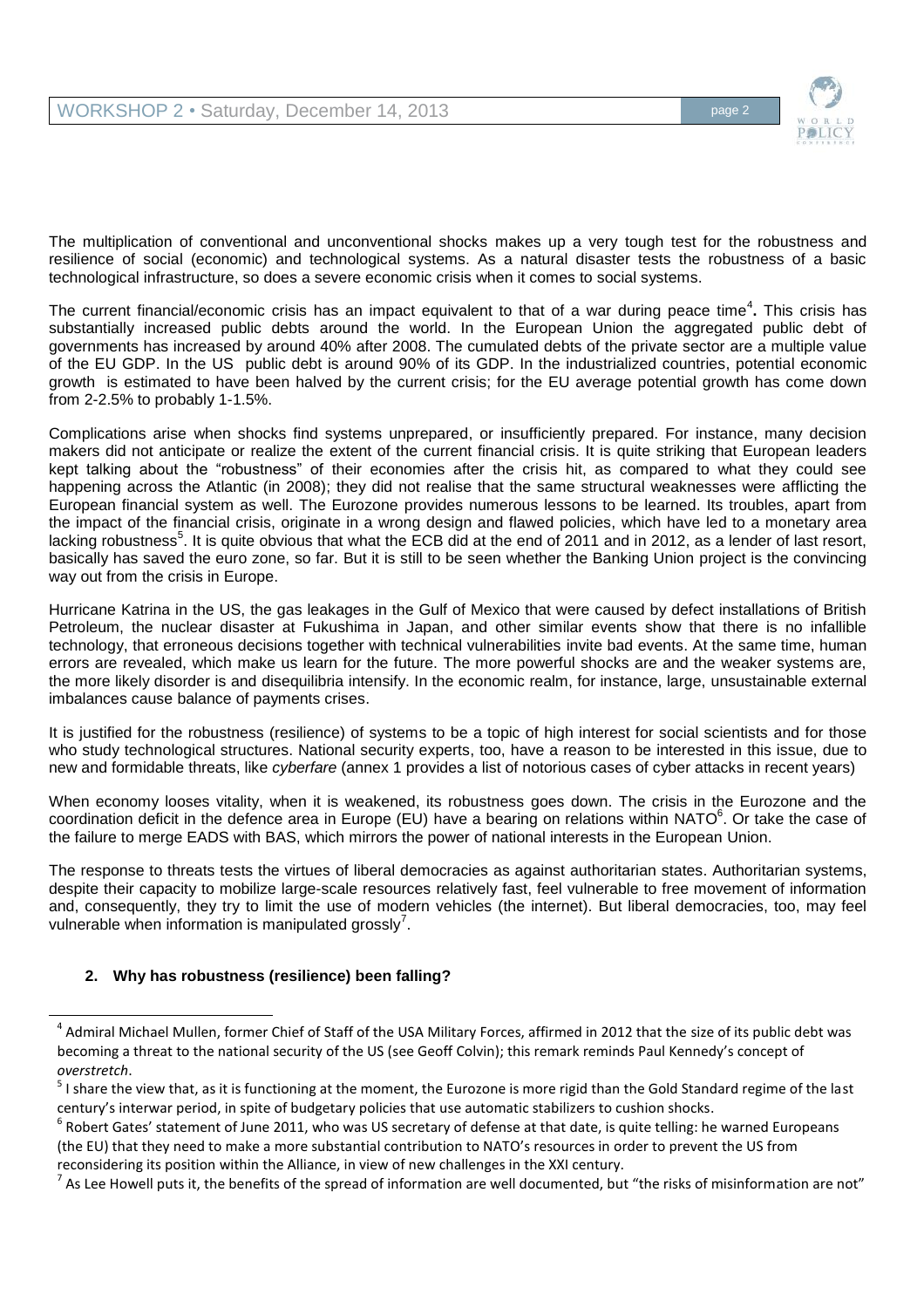

Why has social/economic systems' robustness been falling? Several explanations can be put forward.

- A steady rise in inter-connectedness weakens robustness (resilience) to the extent the contagion of bad phenomena intensifies, with no instruments to stop it. An example is pandemics, which spread much faster when people and merchandise travel intensively and control measures are inefficient.
- **new information and communication technology** increase the vulnerability of systems when: **control is**  lost due to the new technologies and lack of capacity to manage interconnectedness and complexity; t*echnical failure is* generated by improper data safeguarding measures that lead to loss of key business information, *undetected glitches / bugs* (intentional or by mistake) in financial information management software, *disaster recovery center* located in a wrong place (same event can affect both locations), o*utsourcing companies* for data center, critical systems, or telecom providers fail; p*rocedures* **are** outdated, improper or totally missing; internal sabotage or direct attacks from within - most attacks on security systems are of this type; **cyber threats (**massive communication infrastructure failure are brought about by *distributed denial of service (DDOS) attacks* or other coordinated *malicious actions*. *Terrorist attacks* can cause damage to critical organizational assets; **leakage of sensitive information** via **espionage or hack-tivism; electrical power grid hijacking:** loss of IT infrastructure (see annex 2)
- in finance, the inter-connectedness of markets and the spread of "toxic" products, together with the **rising importance of (speculative) trading operations** have increased systemic risks exponentially. As some remark, the evolution of the financial system in developed countries, during the last few decades, has reduced *the robustness of economies"* (Andrew Haldane)*;* this is due, mainly, to waves of deregulation, to the break up of the "Chinese walls" between investment and retail banking, ex: the abolition of Glass Steagall legislation in the US, the Big Bang in Great Britain in 1986. Alexander Lamfalussy, an *eminence grise* in the world of finance, forewarned about the bad effects of the growth of derivatives years before the current crisis struck. A short term approach that ignores systemic risks, a one-sided policy conduct of major central banks which took price stability as the equivalence of overall stability as well as a pretty simplistic cosmology which was based on the "efficient markets hypothesis", have helped the derailment of the financial system and the eruption of a crisis that is reminiscent of the Great Depression. This very dire situation has forced governments and central banks to intervene via "extraordinary", non-conventional means, in order to avoid a meltdown, the collapse of systems – an outcome that could have entailed two-digit unemployment rates, massive production declines (NB: in Spain and Greece unemployment exceeded 25% in 2012).<sup>8</sup>
- **unmanaged globalisation** has, arguably, made systems less robust, more vulnerable even in the case of developed countries. Not even the best performing developed economies can withstand shocks effectively, over the longer term, when blows come from emerging economies that assimilate advanced technologies at a fast pace and possess cheap labour. The dynamics of comparative advantages does not make everybody a winner in a global economy where zero sum games are frequent.
- excessive dependency on structures that cause shocks (bad externalities). Likewise, systems whose output depends on too few sectors are less robust. The structure of inward investment is also critical – whether it is based on borrowed funds, or it is in the form of direct investment. The latter have a different impact on the recipient systems depending on the robustness and resilience of the economies they come from. For example, the presence of Scandinavian banks (primarily Swedish and Finnish) in the Baltic countries is

<sup>8</sup> Rising social strain in Spain, Greece, Portugal, Italy, etc are alarming for the EU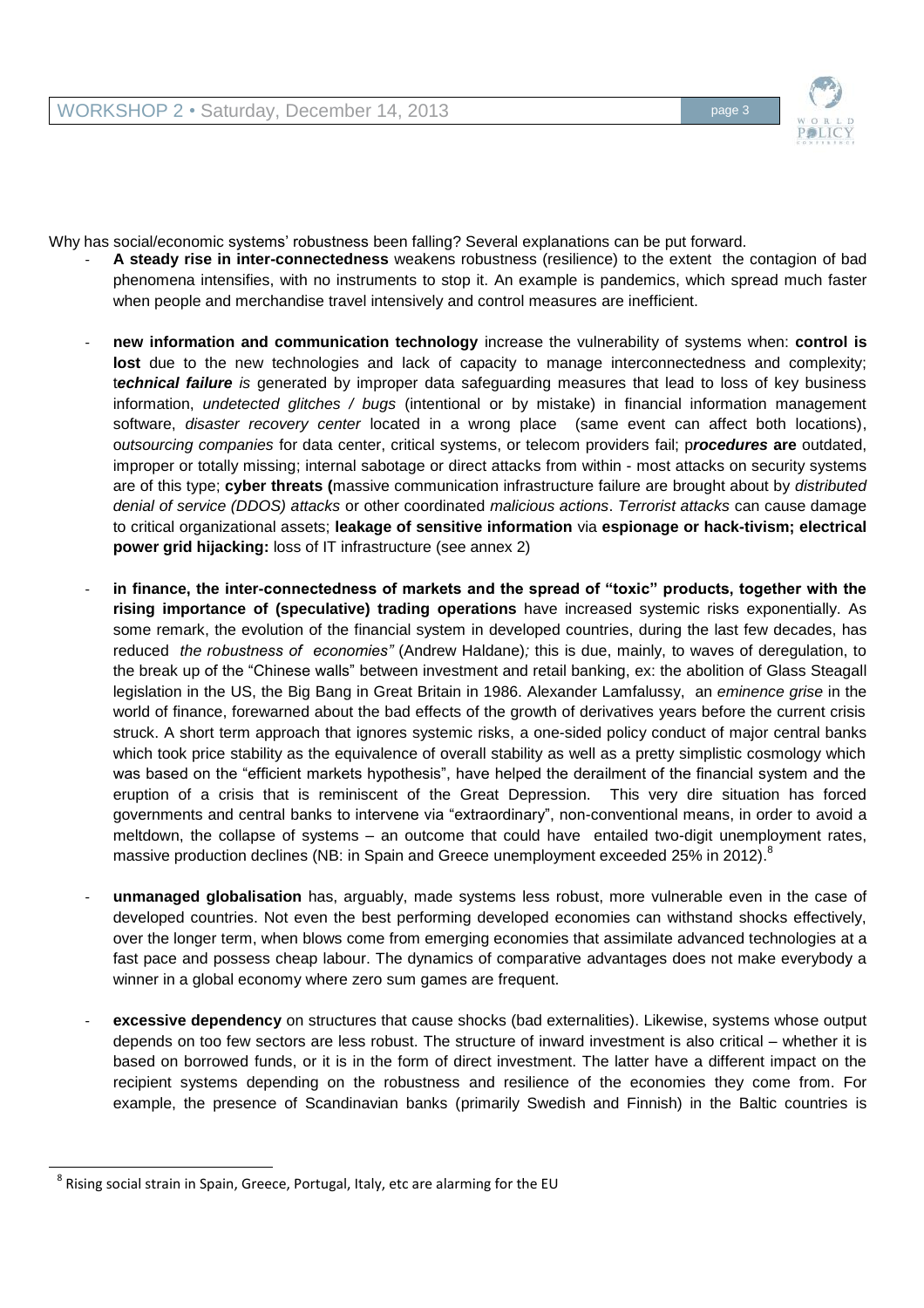

welcome as compared to the presence of Greek banks in Bulgaria, Romania and other Eastern-European countries<sup>9</sup>.

- geographic position matters; proximity to robust systems is helpful. The higher is the structural compatibility with a robust system, the higher are benefits.
- **under-investment in basic infrastructure and scarcity of reserves**, which afflicts mature economies too (see Michael Spence);
- **under-investment in education**;
- income distribution. OECD and IMF studies show that the increase of inequality in industrialised countries, during the last few decades, has worsened social cohesion. This evolution needs to be seen in conjunction with the effects of the financial and economic crisis. Income inequality, as Francis Fukuyama remarks, is part and parcel of market economy dynamics; it is essential, however, for "equal opportunities" to operate, in order to preserve the legitimacy of the system (2011, p.9).
- a **remarkable trade-off begs attention**: on the one hand, the current financial crisis as well as previous dynamics (including demographics) have eroded the resources of the social state; and this asks for adjustments, a reform of the social security system (but not its demise, as some claim!). On the other hand, if these corrections are made too abruptly and recklessly, they could perilously diminish the capacity of institutions to foster dialogue and compromise (which are badly needed in order to ensure social equilibrium, the homeostasis/resilience of systems);<sup>10</sup>
- **complexity** can diminish robustness and resilience. If systems do not adjust fast enough, if they do not have the capacity to self-organise better and to learn, they get weaker and vulnerabilities go up. Complexity can override the capacity of individuals and of organisations to face it. This has been a wide-spreading phenomenon in finance, which has turned into a sort of a *black box*, frequently for insiders, for people from this industry too. The decline of robustness is visible in many financial institutions, where "compliance rules", internal prudential mechanisms prove to be highly inadequate. Arguably, a solution in this field would be a return to a more simple, more user-friendly system; simplicity as a virtue of a more resilient system would involve adequate regulation and surveillance.
- **demographics** can harm robustness and resilience*;* a massive depopulation (migration) harms the equilibrium among generations, among professional categories, and an intense brain drain deteriorates the stock of highly qualified human capital and its capacity to renew itself. Migration can ease unemployment for a while, but there are ensuing long-term costs.

# **2.1 Problems of cognition**

l

The fall of robustness (resilience) is linked with cognitive problems and policy choices. For instance, in finance the blind trust in quantitative methods led to major failures at company level and system-wise. The collapse of the LTCM hedge fund in 1998 was a forerunner of the current crisis. At that time, the models designed by Myron Scholes and Robert Merton, Nobel prize laureates, underestimated tail events, which proved to be lethal for the adopted strategy.

 $^9$  The reason for this comes from the state of mother companies (banks) and of the economies where they are headquartered.

<sup>&</sup>lt;sup>10</sup> Dani Rodrik notes that there are institutions that have a fundamental insurance function against social risks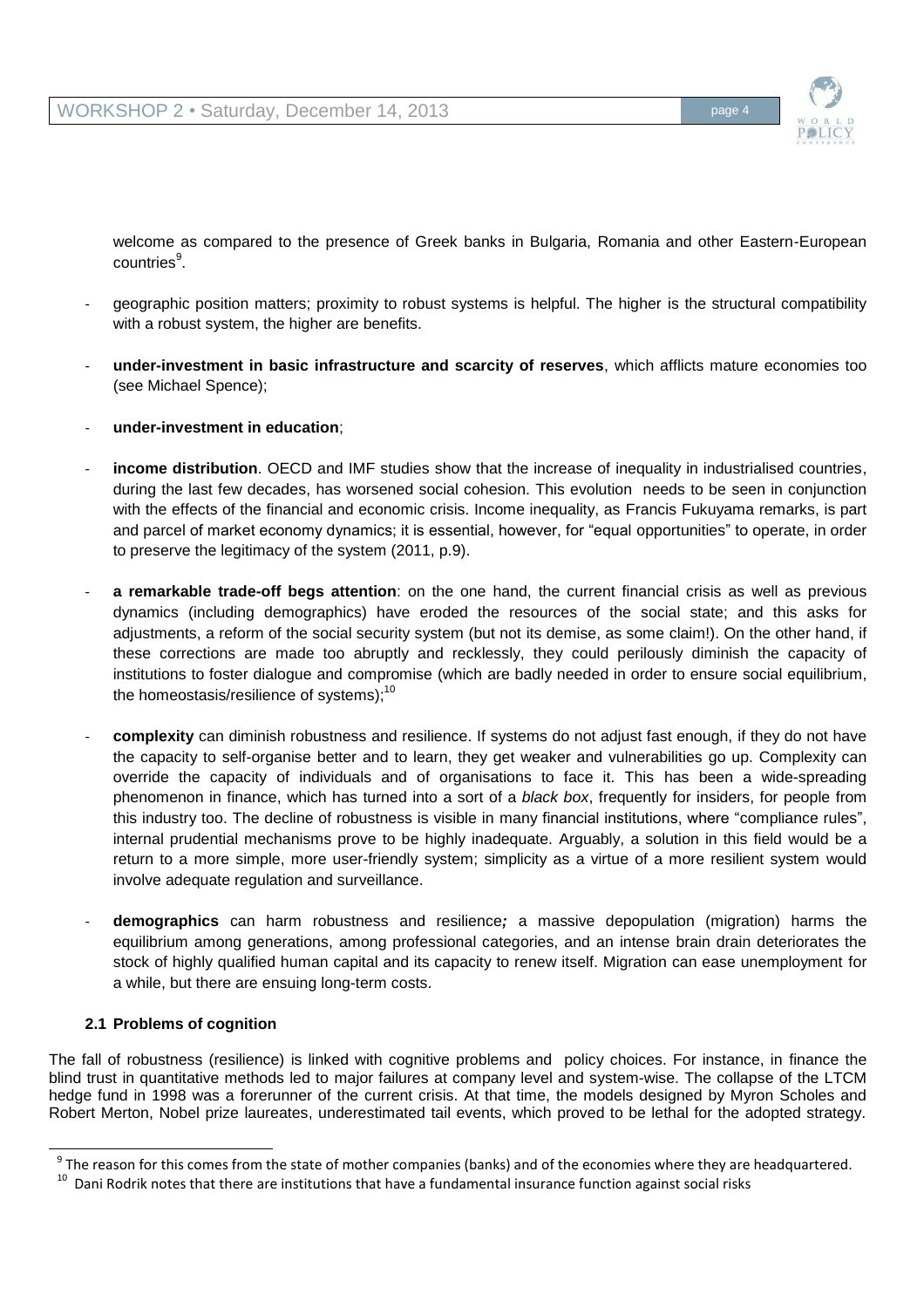

The intervention of the Fed was needed, even if in an indirect way, in order to save the financial system (which was threatened by contagion). One decade later it became increasingly clear that models used by central banks are inappropriate, that systemic risks have been grossly overlooked. As Richard Bookstaber stresses. conventional ways to manage risk (known as value at risk and stress models) fail to take into account interactions and feedback effects. We are now in a period of reassessing modelling algorithms and non-linear dynamics (extreme events) are taken into account ever more.

Within the large topic of climate change it does make sense to discuss the logic of economic growth that ignores resource scarcity. The Club of Rome and other organisations were and are right in this respect. A certain life-style, especially in the industrialised world, and an economic logic that does not internalize climate change effects and resource scarcity (as powerful externalities, that should be attributed commensurate costs), make adaptation more difficult. "Steady state economics", as an approach that thinks about sustainability, is not of recent vintage and, yet, progress is very slow in producing a change of hearts and of policies that should fit the magnitude of challenges. If no consensus is reached that something must be done with the aim of preventing the worst, we might reach a *tipping point<sup>12</sup> ,* which will allow no turning back*.* "The Day After", the movie, is not far fetched science-fiction. There are too many prisoners of day-to-day reality, of market competition, of struggle for Earth resources, who ignore the biger picture. We have to keep in mind here trade-offs among the use of limited resources, for instance land for food versus land for energy. Numerous experts see these alternative options as sources of future major conflicts (H.W.Sinn).

Nor it is easy to strike positive compromises when the international regime does not have effective rules. The G2 (USA and China as superpowers which would "organise" the global dialogue), as compared to an ineffective G20 can be compared to a "G0", as Ian Bremmer sees as the evolution of the global system. If the EU were more cohesive and stronger (the end of the Eurozone crisis would have such an outcome), it would get more punch in international affairs, so that we could then talk about the formation of a G3 as a basis for a new *international regime.*

The current financial and economic crisis questions the dominant paradigm of recent decades. Fundamentalism in both theory and policy is disavowed. A free economy (markets) is a prerequisite of economic freedom, of democracy. This is the great lesson communism taught us. However, full faith in perfect regulation through markets is non-sense. The deregulation of financial markets, as part of a simplistic economic approach, has enhanced the current crisis. Likewise, quantitative methods are imperfect, as there is no infallibility. Moreover, economic rationality is not the only driver of human action; let's just think of "bounded rationality" as described by Herbert Simon, or Daniel Kahneman and Amos Tverski's studies. This said, though, human society remains an "economic" one *par excellence,* meaning that it is motivated primarily by advantages and disadvantages interpreted in money terms, for resources are limited as compared to people's unbounded needs and aspirations.

Public policies have favoured the growth of income inequality, as an uninspired *policy-drift* in some countries, including the US (Lieberman). This happened at the same time with rising macroeconomic imbalances in not a few industrialized countries, with the burdening of the social security system. This situation creates huge dilemmas and trade-offs for nowadays public policies.

Economy, society, need moral values as *public goods* to function well. Adam Smith and Max Weber linked ethical behaviour and the quality of economy, of life. Later on, Kenneth Arrow and Amartya Sen, among others, underlined the importance of moral values for human life. It is worthy to remind it because the financial crisis also involves the loss of the ethical compass by many in the financial and banking industry. Banks have a strong characteristic of public utility. Ironically, their focus on trading, on speculation, transforms them into an in-built destabilizer of economies – as Hyman Minsky (a disciple of John Maynard Keynes) and, more recently, Joseph Stiglitz noticed.

**3. What to do now?**

 $11$  As quoted by Floyd Norris. Those who work for the Office of Financial Research (in the US) are looking at the origination, transmission and amplification of a threat, since all three processes are important in understanding how crises emerge.

 $12$  For an analysis of how small things can have big effects se also Gladwell (2002).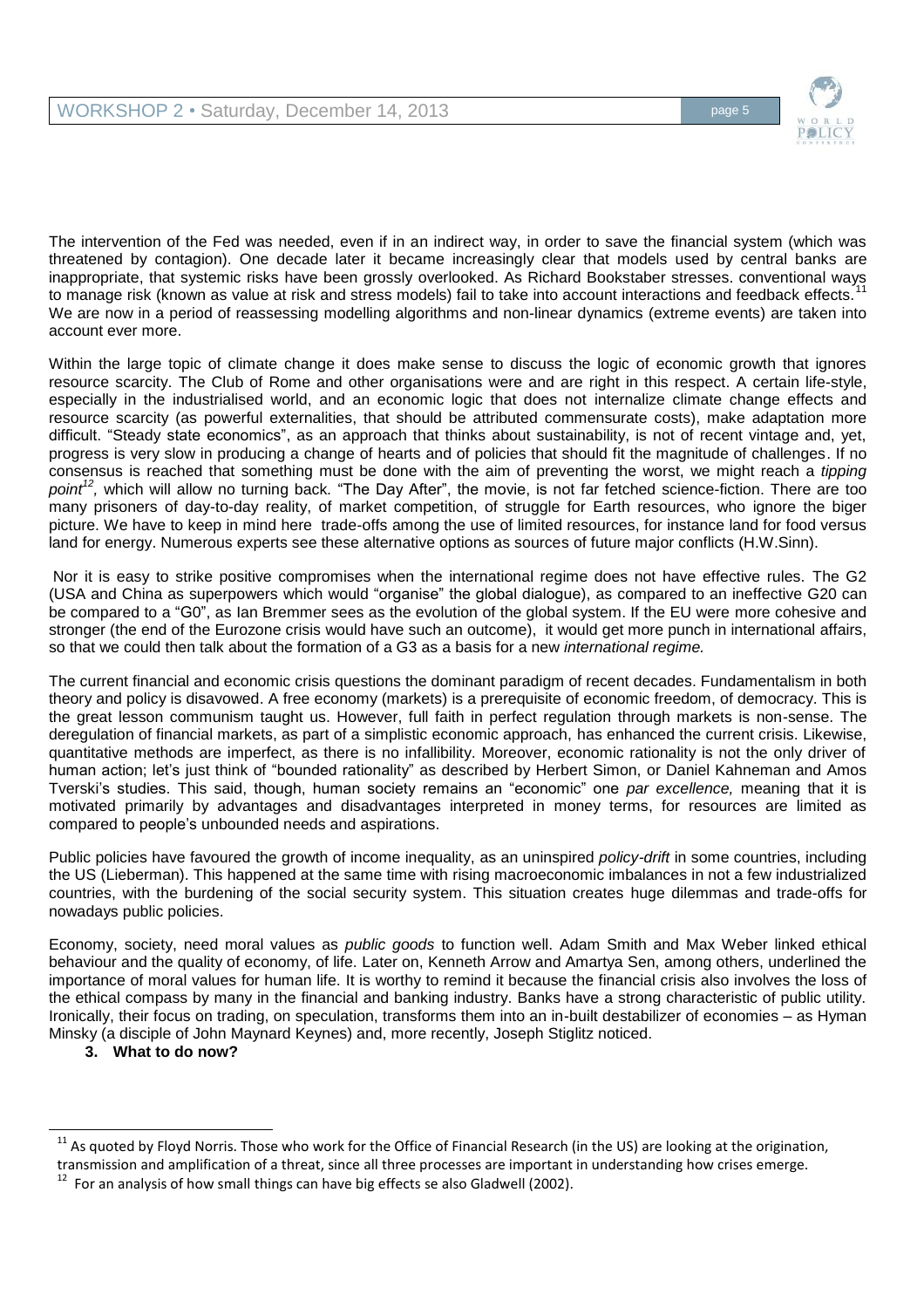l



Possible ways of strengthening robustness (resilience) are mentioned below<sup>13</sup>.

a/ *Mobilisation of internal resources.* In all societies efficiency reserves exist. In a system in which micro and macro inefficiency are high, robustness and resilience can be strengthened without additional costs; the same output can be obtained with a lower intake of resources and, what may sound strange, buffers can be increased.

The mobilisation of internal resources is not automatically equivalent to a decrease of reserves.A robust system needs "reserves" that increase its flexibility, its capacity to fend off shocks. If done properly, resource mobilisation would mean o more efficient use of resources, meaning that the same output would be achieved with a lower consumption of resources. Economics students are familiar with the concept of production possibilities curve (PPC), which illustrates various production combinations under conditions of maximum efficiency and related to individuals' preferences. However, any real system functions within its PPC borders because friction is unavoidable; less efficient systems are further inside the boundaries of the curve. Theoretically, a higher potential to mobilise resources should be in the preserve of highly inefficient systems. Nevertheless, moving towards the PPC frontier in a highly inefficient system is not easy because of the vested interests that oppose change*.* It is only when the pressure to change is high enough (through internal and external incentives/pressure) and when "interest coalitions" in favour of reforms are stronger than the ones betting on the status-quo (willing to continue to extract rents), breakthroughs occur. Consequently, when the mobilization of internal resources is done through capitalizing on domestic efficiency reserves (which implies a better resource and technologies management) the same quantity of goods and services (GDP) is realised with a lower consumption of resources. Thereby, a system can protect its reserves, in terms of the known resources that can be easily mobilised in order to respond to shocks<sup>14</sup>. Internal resources mobilisation should be accompanied by *setting priorities,* which can lead to a better resource use.

b/ Figuring out an optimal **relationship between government (the public sector) and market** is essential in order to enhance the robustness, resilience of systems. The *supply of "public goods" that increase the robustness of systems is critical:* education and public health; infrastructure; measures that enhance a fair income distribution; financial sector reform that diminishes systemic risks, etc. The provision of an adequate amount of public goods demands effective public governance. Market regulations are necessary in order to reduce market abuse by monopolies and the supply of products that harm consumers' interests.

#### *State power is necessary in critical moments, when decisive and fast interventions are necessary; it is the only one that can mobilise large amounts of resources in fighting major threats.*

There are cases when the weakening of robustness/resilience is caused by under-investment, by public policy myopia. In order to address and redress this situation additional resources have to be brought in, sometimes on a long-term basis; this is a matter of *optimising investment inter-temporally.* This logic applies to public goods, but also to individual organisations (when companies do not invest in human capital, in security systems sufficiently)

c) **Institutional/structural reforms**. Wherever corruption is endemic, where "rent seeking" blossoms owing to the permissiveness of laws and, thereby, economic performance is damaged *deep institutional reforms* are necessary. As Daron Acemoglu and James Robinson underline, it is necessary to move from "extractive" to "inclusive institutions", which strengthen the rule of law and enforce good practices.

*Adjustments to social security systems have to be done without going beyond a threshold that* would cripple the homeostasis of the system irretrievably –though, it is not easy to evaluate what such critical thresholds are. Societies (economies) have specific thresholds, which depend on the local configuration of the social contract, which, itself, depends on a variety of factors.

 $13$  There are processes that hardly can be counteracted. However, as in the case of the increasing entropy entailed by carbon emission , neg-entropic action should take place

<sup>&</sup>lt;sup>14</sup> An analogy can be made with the increase of fiscal revenues in an economy where tax collection is very poor. Combating fiscal evasion and the extension of the tax base may bring considerable additional revenues.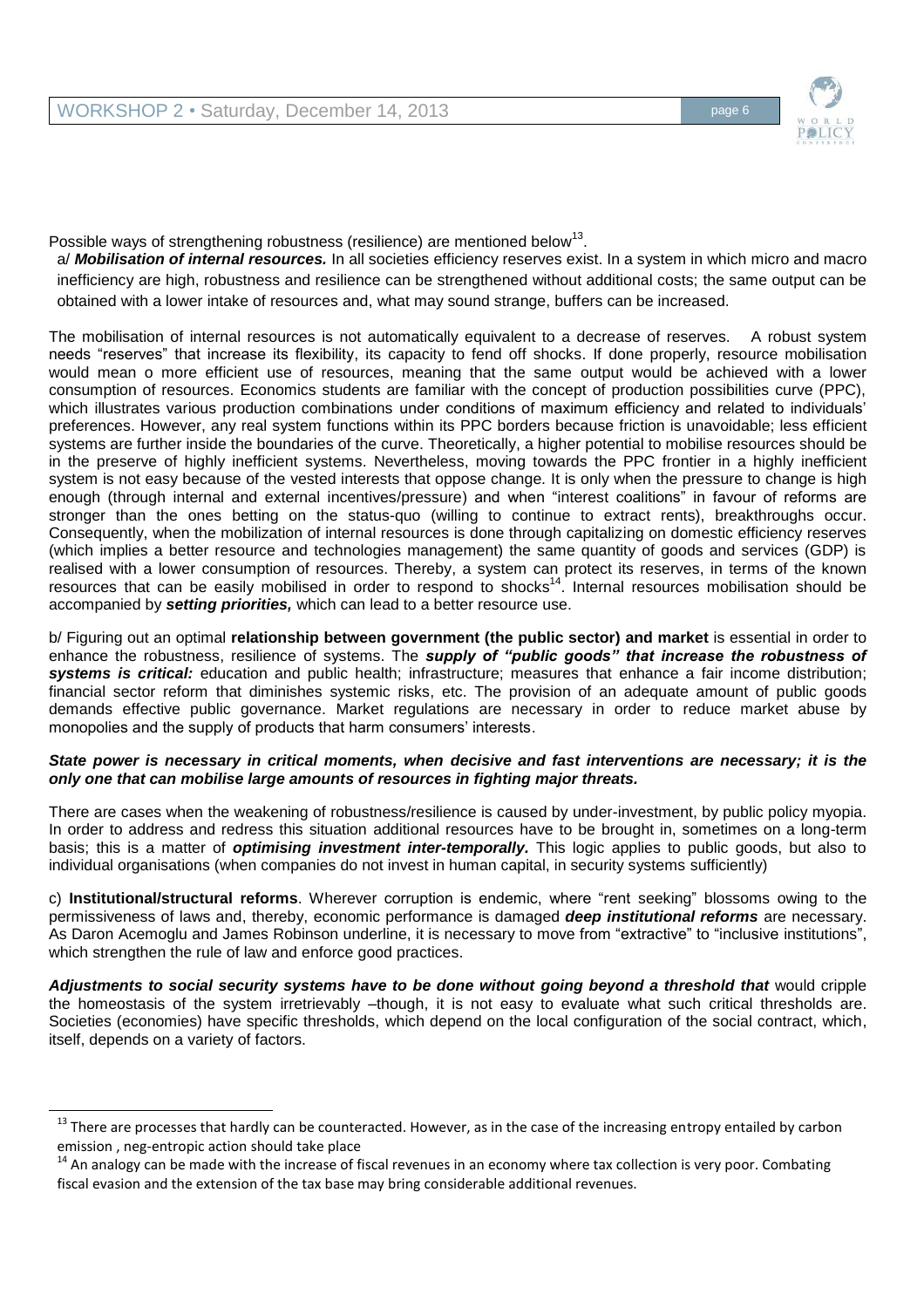

Reforms are needed in industrialised states as well, when institutions are captured by vested interests (Italy is such a case). The current crisis highlights, arguably, the superiority of the quasi-corporatist German "model", which relies on dialogue among partners (political parties/government/business groups, syndicates), at a company level too (through mitbestimmung)<sup>15</sup>, and which did not neglect national manufacturing as a base for economic strength.

d) *Fairness.* This issue becomes more acute when times are tough, when people take a closer look at inequity, at the functioning of institutions. For the very sake of preventing the spread of cynicism, of carelessness and selfishness, political leaders should promote *justice, the rule of law, the sentiment that nobody is above law*. The social cohesion, the robustness (resilience) of the system depend on the manner in which the social contract between citizens and the state takes concrete shape.

e) **Moderation of citizens' expectations** is also key considering that we have probably entered a new Age, featuring much diminished economic growth rates (a long term quasi-stagnation is anticipated for a large part of Europe) and painful adjustments of welfare schemes. Measures that strengthen feelings of solidarity, of concern for nature are needed. Here we can also discuss about the identity aspect, the functioning of a collective ethos that can increase the robustness of a system. But patriotism, which can help preserve the social glue, should be distinguished from nationalism, strong populism, which may lead to wrong public policies and make partners hostile - which would, in turn, lead to a worse state of the regional system if partners react in a similar way. There is also the alternative of isolation of those who breach the rules/basic principles of international regime.

f) Basic *supply chains* demand back-up instruments, reserves, as an optimisation that takes into account long distance risks<sup>16</sup>. "Going back to the roots" could be a way of re-deeming proximity as an insurance policy, as a way to decrease risks. This does not mean that markets close. Also, it is good for a system (economy) to *diversify its markets* and investment funding in order to diminish vulnerabilities.

The opportunity cost of neglecting arable land increases exponentially under the conditions of the ecological crisis. The Common Agricultural Policy (in the EU) must take this aspect into account and put a premium on land of good quality.

g) **In finance, its radical overhaul is badly needed** in order to reduce systemic risks and corrects its unfair relationship vis-à-vis the rest of economy, of society. Reform that leads to more simple arrangements, to *simplicity* , would be helpful, for it would lend more robustness to both finance and economic systems. A template for reform would be $17$ :

- *foster simplicity and a new paradigm of regulation: enforce Volcker rule and restore Glass Steagall (segregation of business activities);*
- *shape inter-connectedness (the financial system structure is not God given): modularity, diversity, size.* The **decomposability** of the system can be enhanced by returning to more simple banking (less trading), refocusing towards local markets, using regulatory incentives to promote diversity of balance sheet structures, business models and risk management systems. **The modularity of the system** can be achieved by splitting the large financial institutions in order to curtail the strength of cascades following failure and the potential for cross-contamination.
- *downsize finance and financial entities (split them; use anti-trust legislation);*
- *prohibit highly toxic products*

<sup>&</sup>lt;sup>15</sup> Corporatist structures function in Italy as well, but the overall performance of the system (its robustness) is inferior to that in Germany In Italy, rent extraction from the public sector and resistance to change are significant. These are the phenomena that the current government has to deal with.

 $16$  To recall the "just in time" supply chain model

<sup>&</sup>lt;sup>17</sup> The Liikanen, Larosiere, Vickers, Tyrie reports in the EU and the Dodd-Franck legislation in the US show the road to go, but more has to be done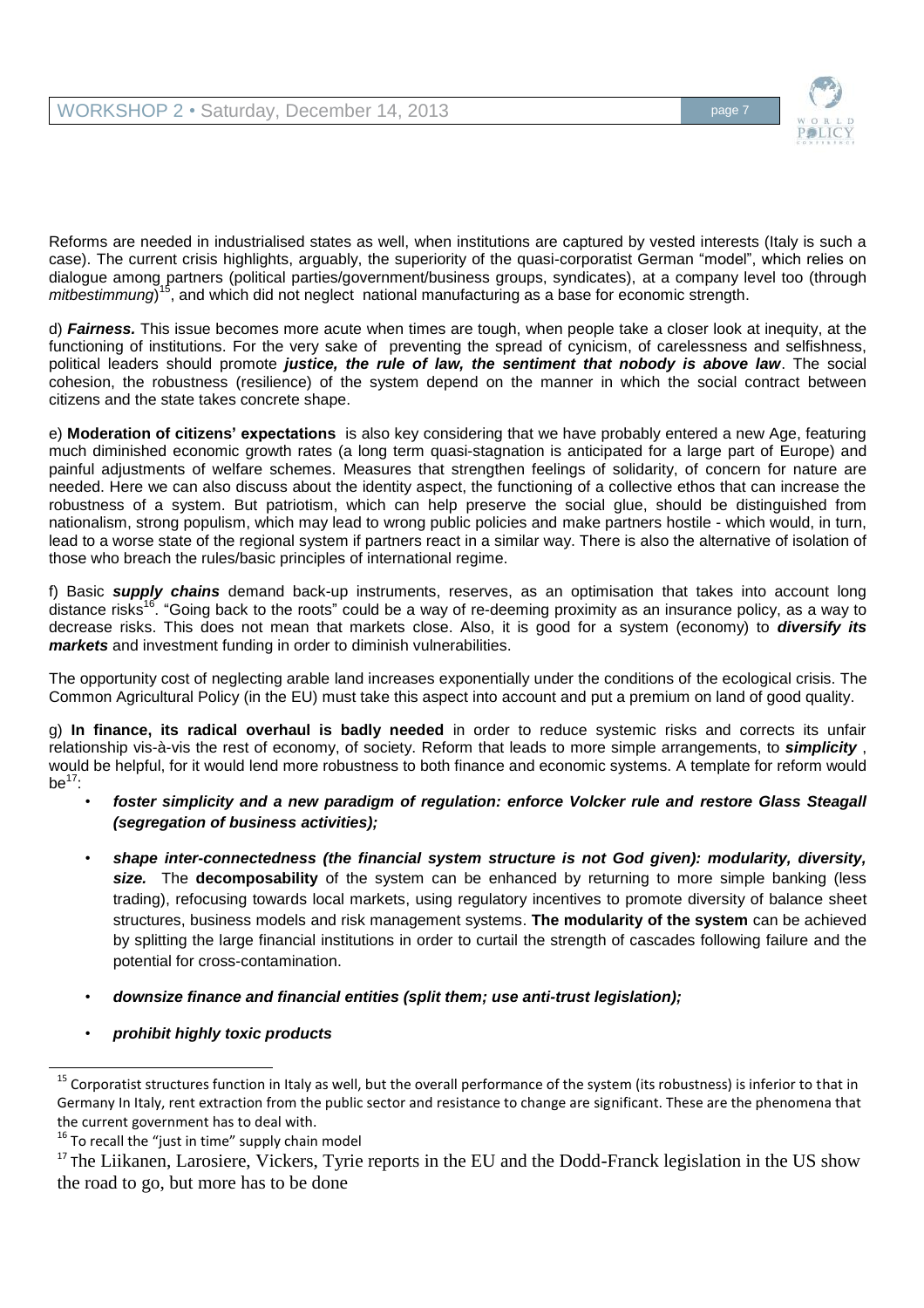

- *regulate and supervise all finance (including shadow banking):*
- *new supervision models that consider the multitude of links and complex interconnections; the new architecture of the system must limit the potential for spillovers. Centralize clearing and trading – counterparties<sup>18</sup>, diversification and more modularity of the system (in order to prevent contagion) could help achieve this goal.*
- *central banks: a broader stance, that includes financial stability (price stability does not guarantee financial stability;* risk-based-supervision in order to address the counter-cyclical operation of regulations (macro-prudential policy), and a new supervisory framework for complexity management.
- *try to enforce the new rules at global level (use G20 to this end)*
- *new business models in banks*: higher capital and liquidity requirements (Admati and Hellwig); back up mechanisms and more rigorous internal compliance and prudential rules.

*At the international level there is need for a regime that reduces the destabilising function of finance.* The Financial Stability Board (FSB), the Bank for International Settlements (BIS), specialised public institutions in the US and the EU can play an essential role in this respect. Those who say that we need a new Bretton Woods<sup>19</sup> are arguably right. Big players in the global space must be aware of the *externalities* that their actions produce.

g1/ **combat organizational failure**, including cyber attacks.

**Cyber-attacks can be kept under control, reducing their impact, but not eliminated.** Regulation, best practices, sharing knowledge are essential, including a national cyber counterintelligence program/*CERT* (Computer Emergency Response Team). Isolate essential network services in order to maintain mission capability, **impose rules** for proper security training of key personnel, **define a set of minimal security requirements** for the protection of sensitive sites (data centers, communication hubs, etc.), and develop a **capacity for damage mitigation and reconstitution**.

Cyber threats are both a financial system and a national security concern. For this reason, at European level, **two EU directives** are prepared: for critical infrastructure, where financial institutions are mentioned together with energy, telecom/IT, and transport infrastructures; Directive on Network and Information Security. Also, more **stress tests** are done (US, UK, Nordic countries). **International alerts**, studies and recommendations are designed to addres this issue.

g2/ **How to respond to a crisis** (failure of a big financial entity)?

 $\overline{a}$ 

**Macro level:** ensure proper collaboration between public authorities toward rapidly combating the effects of SIFI (systemically important financial institutions) failures by all means necessary, including emergency legal / normative acts

- mechanisms for **bailing–out, bailing-in, closing and resolution** of the financial institutions need to be clearly defined and credible;
- a fundamental issue: who pays for a rescue? The inexistence of a strong financial backstop in the euro area is a major weakness of the current design of the banking union.
- have a national crisis management (CERT) center meant for collecting, analyzing and reacting to events. This center needs to be connected to the European CERT network

 $18$  Though, one can argue that big central counterparties pose systemic risks themselves

<sup>&</sup>lt;sup>19</sup> Bretton Woods agreements that followed the second World War, which set the basis for the international financial system, including the creation of the IMF and the World Bank (see Daianu 2013).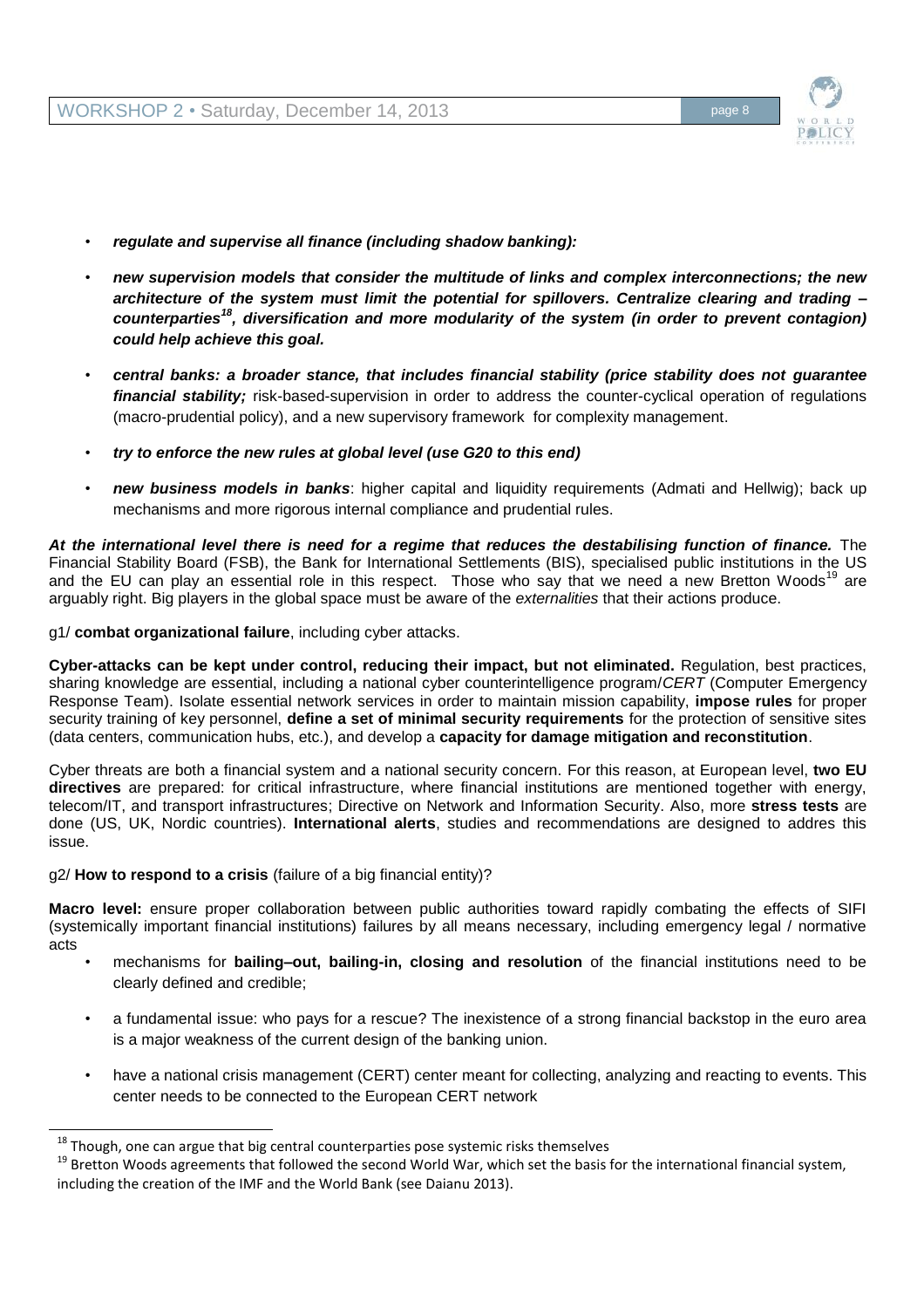

it is hard to think that a mega-financial entity will fall; can a winding down take place in an orderly fashion?

**Micro level:** qualified teams of professionals tasked with understanding, preventing (if posible) and correcting vulnerabilities should operate. They should be responsable to implement Disaster Recovery Plans and Business Continuity Plans at company or market level

h) *Umanaged (mismanaged) globalisation causes more damages than benefits.* If globalisation is unmanaged it puts reversal forces into motion; it may backtrack as open international regimes did at the end of the XIXth century and in the interwar period of the XXtieth century, with spreading protectionism and the formation of rival commercial alliances

i) **Reforms of the governance structures in the EU** (of the Eurozone) that can counteract centrifugal forces. Otherwise, the very European project is under threat, which would bring back demons of the past<sup>20</sup>. The cohesion policies have to become much more efficient in order to repair "fractures" in the EU, in the Eurozone.<sup>21</sup>

j) **Pr***oper behaviour towards Nature* should consider the whole range of harmful products human activity entails; companies have to bear the costs of the externalities they cause.

k) *The attitude of leaders, of the political elites.* Where a divorce, a disconnect between political elites and citizens occur things go wrong. Without responsibility and democratic institutions that force people to be accountable a void grows and corrodes the system, undermines its robustness. This observation is valid inside the EU also, in the relationship between European institutions and the citizens of member states.

Leaders are expected to *offer hope and a perspective* that the system can work better. *Trust* in leaders is essential in order to mobilise internal resource, to overcome difficult moments.

l) *Correct and timely information* is an essential ingredient to protect robustness and resilience. It is important that information is used adequately, that governments have the capacity to process it. *The quality of leadership* is also critical, which implies the presence in key decision positions of highly qualified people. Selection mechanism of those who make decisions is part of the process of mobilizing internal resources.

m) **Reassessment of algorithms in decision making** implies a more *holistic* approach, which should make use of as large as possible an array of information and should consider extreme events

#### **5. Instead of conclusion: is a new industrial revolution the solution?**

 $\overline{a}$ 

It may be that the current financial and economic crisis puts us on the downswing of a very long cycle, of a Kondratiev (Schumpetarian) type, which would overlap with a deterioration of the morals (as a sort of Spenglerian syndrome). Can the traps of such a dynamics be overcome? One could argue that this is feasible, theoretically at least. For instance, if exceptional new technological gains (a *new technological revolution*) would take place together with a revival of moral values. Some (Robert Gordon, Peter Thiel, etc) do not believe that a new industrial revolution is in the offing; Kenneth Rogoff is not so skeptical, while others bet on nanotechnology, molecular biology, neuroscience, new materials science etc to lead to major breakthroughs. *The problem is, in essence, of the time we have to overcome constraints.* If mankind manages to avoid a nuclear cataclysm and pandemics that would lead to its extinction, it may reach new technological advances that would send it to a different era – let us think of the exploration of other planets, of possibilities borne from delinking from the limited resources of the Earth. However, time is decisive considering the challenges of the present and of the foreseeable future. Actual people judge their lives, the lives of their children in concrete terms, meaning that they think of the present and the next few decades, and much less about the very longterm perspective.

<sup>&</sup>lt;sup>20</sup> The spirit that imbued the Marshall Plan is good to remember in this regard (see Sorel and Padoan)

<sup>&</sup>lt;sup>21</sup> Paul Krugman observed, years before the Eurozone was formed, that a single currency will accentuate the industrial differences, that a "mezzogiornification" of the South of the Eurozone will happen (p. 80)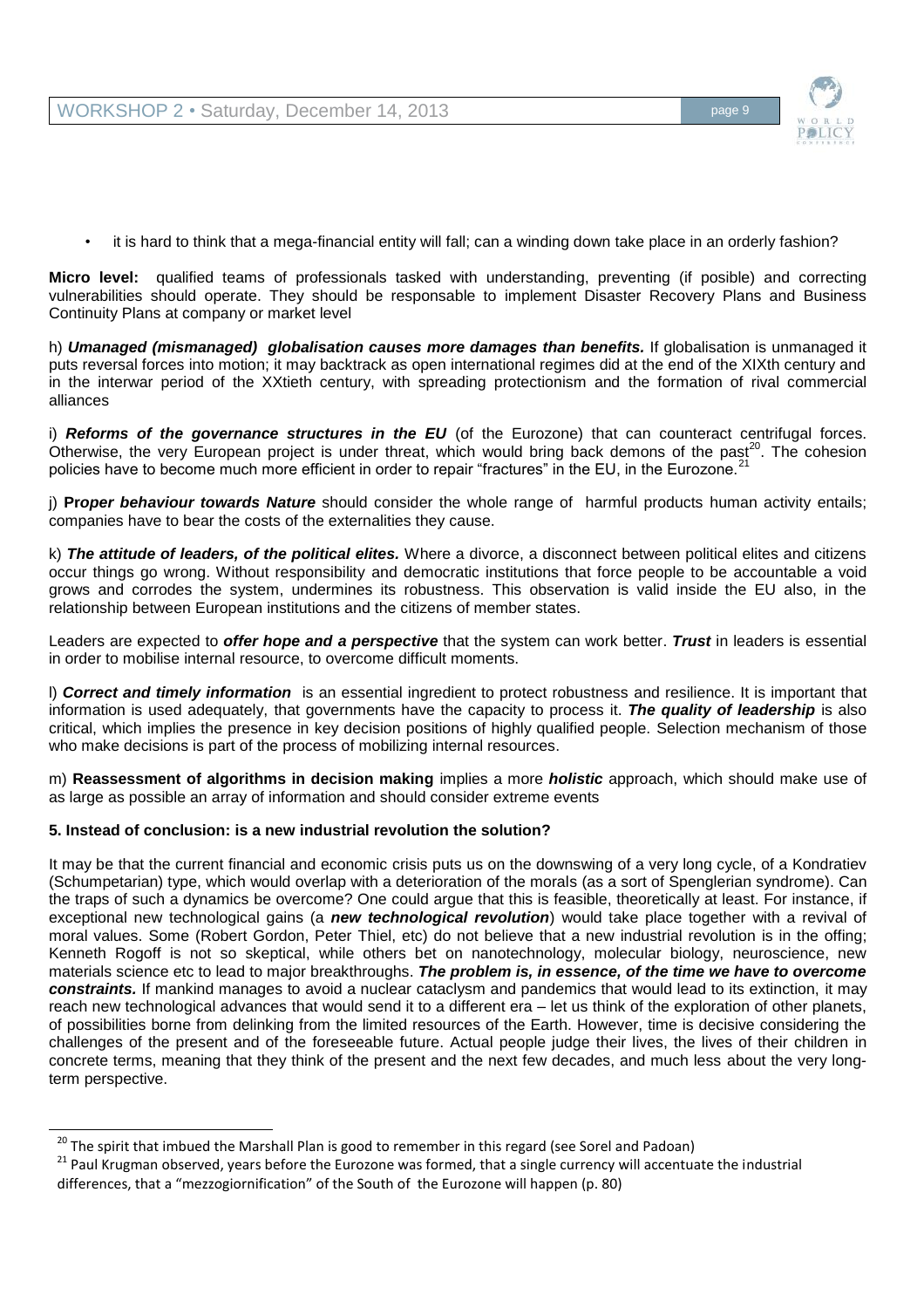

With regard to the chance for a new industrial revolution to re-establish the competitiveness of industrialized countries globally there are several issues to consider. One is that emerging Asian economies participate ever more forcefully in capitalizing on new technologies. In addition, the US seem to be better equipped than Europe in terms of the capacity to invent and innovate; they possess an excellent, yet unsurpassed academic community.

And a final note: technology in itself does not solve social problems, conflicts among groups of people. Such as there is a distinction to make between *hard* and *soft power*, so it is reasonable to look for new policy arrangements when it comes to economic and social structures, as they relate to resources allocation, income production and distribution. In other words, *it is good for citizens to be stimulated, even assisted to become more self-reliant. However, the optimal solution cannot be by resorting to social Darwinism; such a way would be a loop back in time, taking us back to barbarism.* Governments must find a way that reconciles the need to re-dimension (adjust according to possibilities) the public goods offered by the state (so that the principle of "equal chances" is preserved), with a larger reliance of people on own efforts and with measures that keep "fairness" alive – in the sense of avoiding "losses being socialized" recurrently while some economic sectors (finance especially) are protected, as a matter of fact subsidized, because they pose "systemic risks".

### **Annex 1: notorious cases of cyber attacks**

- **April 2007** Estonian government networks were harassed by a denial of service attack by unknown foreign intruders, following the country's spat with Russia over the removal of a war memorial. Some government online services were temporarily disrupted and online banking was halted. The attacks were more like cyber riots than crippling attacks, and the Estonians responded well, restarting some services within hours or - at most - days.
- **October 2012**  The Russian firm Kaspersky discovered a worldwide cyber-attack dubbed "Red October," that had been operating since at least 2007. Hackers gathered information through vulnerabilities in Microsoft's Word and Excel programmes. The primary targets of the attack appear to be countries in Eastern Europe, the former USSR and Central Asia, although Western Europe and North America reported victims as well. The virus collected information from government embassies, research firms, military installations, energy providers, nuclear and other critical infrastructures.
- **January 2009**  Hackers attacked Israel's internet infrastructure during the January 2009 military offensive in the Gaza Strip. The attack, which focused on government websites, was executed by at least 5,000,000 computers.
- **January 2011** The Canadian government reported a major cyber attack against its agencies, including Defence Research and Development Canada, a research agency for Canada's Department of National Defence. The attack forced the Finance Department and Treasury Board, Canada's main economic agencies, to disconnect from the Internet.
- **October 2010**  Stuxnet, a complex piece of malware designed to interfere with Siemens industrial control systems, was discovered in Iran, Indonesia, and elsewhere, leading to speculation that it was a government cyber weapon aimed at the Iranian nuclear programme.
- **March 2013**  South Korean financial institutions as well as the Korean broadcaster YTN had their networks infected
- **July 2011** In a speech unveiling the Department of Defense's cyber strategy, the US Deputy Secretary of Defense mentioned that a defense contractor was hacked and 24,000 files from the Department of Defense were stolen.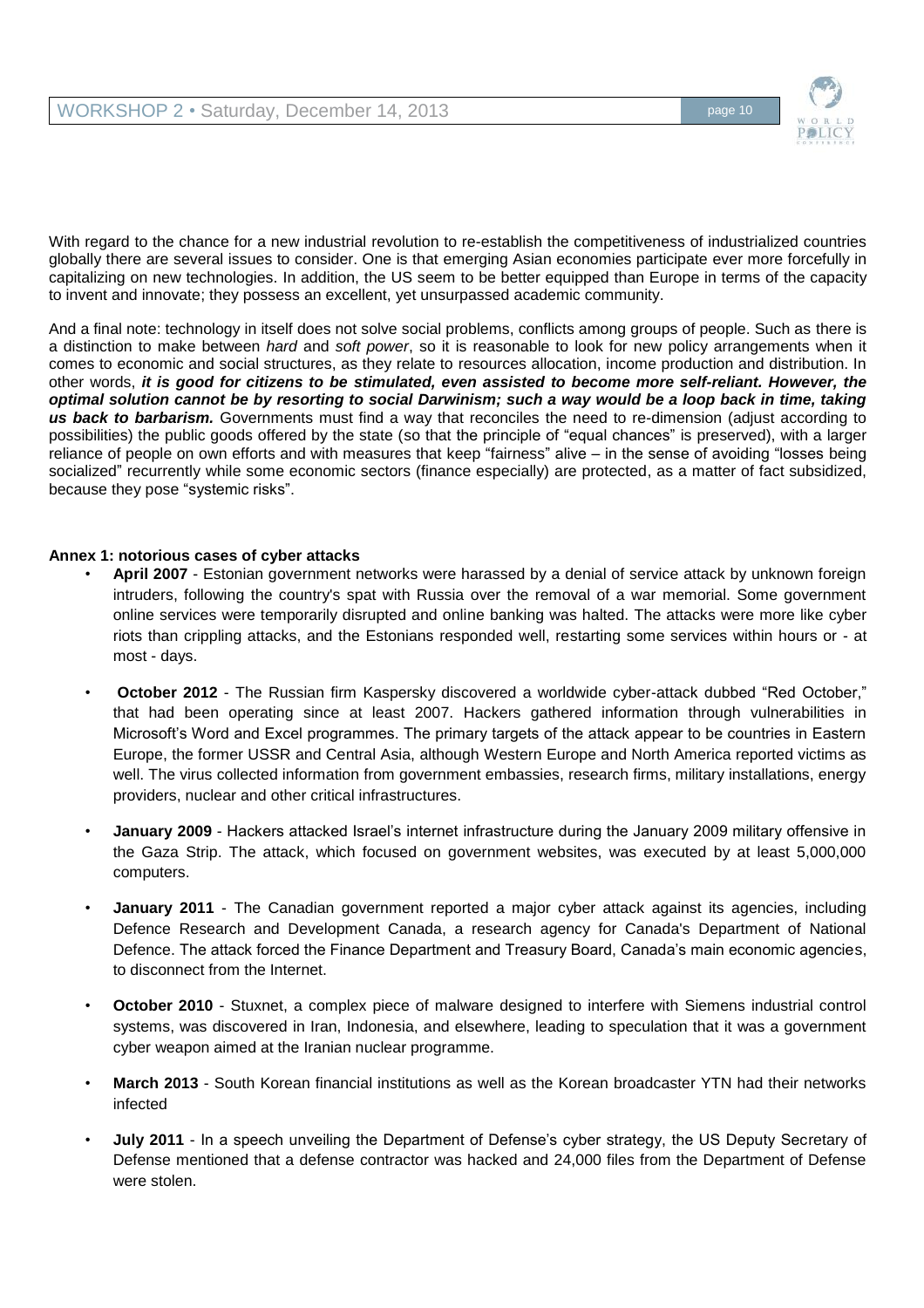

### **Annex 2**: **organizational failures**

- Technical failure: Nasdaq connectivity issue (August 2013), Goldman Sachs (August 2013), Knight Capital Group (August 2012), The Flash Crash (6 May 2010)
- human error: Nasdaq temporary trading halt (October 2013), Premier Oil shares (1999), Adway shares (2006)
- rogue traders: London Whale (JPM, October 2013), Kweku Adoboli (UBS, 2011), Jerome Kerviel (SG, August 2008), Yasuo Hamanaka (Sumitomo Corporation, 1996), Nick Leeson (Barings, 1996)
- erroneus models: LTCM (September 1998), JWM Partners (July 2009),
- cyber fare: Citigroup (June 2011), Fidelity Investments, Scottrade, E\*Trade, Charles Schwab (2010)

\* text used for the presentation made at the World Policy Conference, Monte Carlo, 13 December 2013

\*\* professor of economics, The National School of Political and Administrative Sciences, Bucharest; first vice president of the Financial Supervision Authority (Romania), former minister of finance of Romania and former MEP

References:

- Acemoglu, Daron and James Robinson (2012): "Why Nations fail? The Origins of Power, Prosperity and Poverty", New York, Random House

- Admati Adnan and Martin Hellwig (2013): "The Bankers' new clothes. What's wrong with banking and what to do about it", Princeton, Princeton University Press

- Bremmer, Ian (2012), "Every nation for itself. Winners and losers in a G-zero world", New York, Portfolio

- Colvin, Geoff (2012), interview with admiral Michael Mullen:"Debt is still biggest threat to US security", CNNmoney, 10 May

- Daianu, Daniel (2011), "When high finance cripples markets and corrodes democracy", Eurozone, 27 July; see also Daianu ( 2009), "Which way goes capitalism?", New York, Budapest, CEU Press

\_(2013), "Rediscovering the values of Bretton Woods", Europesworld, Automn, No. 25

- Fukuyama, Francis (2011), "The Origins of Political Order", London, Profile Books

- Gladwell, Malcolm (2002), "The Tipping Point. How Little Things Can Make a Big Difference", New York, Little, Brown and Company

- Gordon, Robert (2012), "Is US economic growth over? Faltering innovation the six headwinds", NBER paper no. 85, August

- Haldane, Andrew (2009), 'Rethinking the financial network", Bank of England policy paper,
- Howell, Lee (2013), "Systems at Risk", Project-Syndicate, 8 January
- Kennedy, Paul (1992), The Rise and Fall of Great Powers", New Haven, Yale University Press